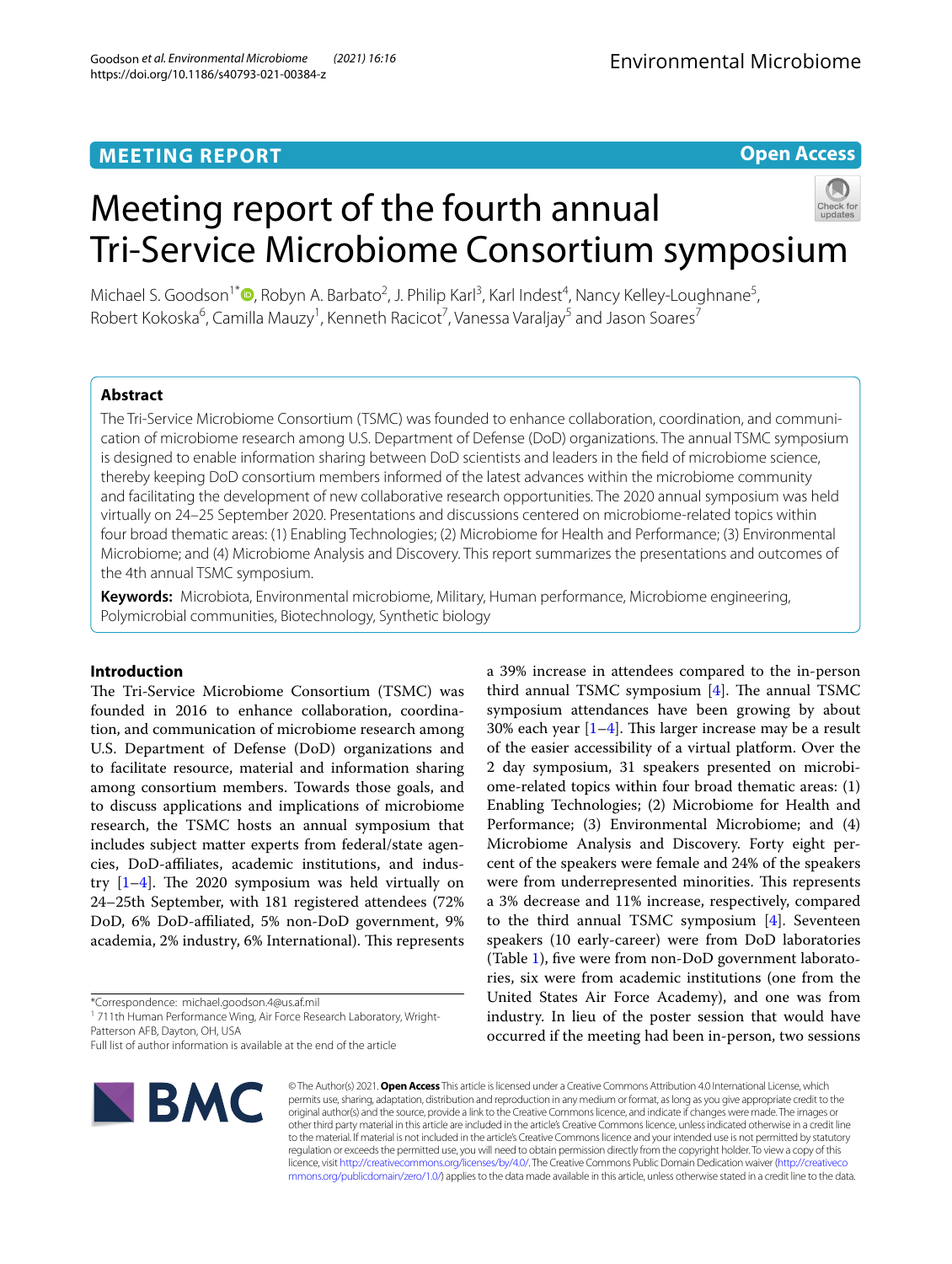## <span id="page-1-0"></span>**Table 1** Summary of presented research

| Organization                                            | Microbiome area        | <b>Topic</b>                                                                                                                                          |
|---------------------------------------------------------|------------------------|-------------------------------------------------------------------------------------------------------------------------------------------------------|
| DoD laboratories                                        |                        |                                                                                                                                                       |
| Air Force                                               |                        |                                                                                                                                                       |
| AFRL                                                    |                        | Health and performance Exploring changes in the host gut microbiota during a controlled human infection model<br>for Campylobacter jejuni             |
| AFRL                                                    | Environmental          | Microbiomes of military aircraft and vehicles and their connection to biocorrosion and<br>biodeterioration                                            |
| <b>USAFA</b>                                            | Environmental          | Per- and polyfluoroalkyl substances (PFAS)-degrading microorganism mining                                                                             |
| Army                                                    |                        |                                                                                                                                                       |
| <b>DEVCOM ARL</b>                                       | Analysis and discovery | Metagenomics and genome-scale metabolic modeling of microbes sampled from cor-<br>roded Army equipment                                                |
| DEVCOM SC                                               | Enabling technologies  | In vitro fermentation as a complement to human studies to explore gut microbial com-<br>position and metabolic capacity*                              |
| <b>ERDC-CRREL</b>                                       | Enabling technologies  | Growing the dark web: melanized fungal structures as a biological wire                                                                                |
| ERDC-CRREL                                              | Environmental          | Determination of the ecological process structuring microbial communities during<br>permafrost that using a phylogenetic null modeling approach       |
| <b>ERDC-CRREL</b>                                       | Environmental          | DRTSPORE: a model that predicts soil activity across the landscape*                                                                                   |
| <b>ERDC-CRREL</b>                                       | Environmental          | Changes in permafrost microbial community composition after thaw*                                                                                     |
| <b>ERDC-CRREL</b>                                       | Environmental          | Cataloguing psychrophilic and psychrotolerant bacteria*                                                                                               |
| <b>ERDC-CRREL</b>                                       | Environmental          | UV-resistant psychrotolerant microorganisms: understanding the role of pigmentation for<br>survival*                                                  |
| WRAIR                                                   |                        | Health and performance Longitudinal shift in fecal microbiota associated with acute and delayed effects of PTSD-<br>eliciting stress model            |
| WRAIR                                                   |                        | Health and performance Impact of radiation dose and temporal delay on host-biome relationships and fecal<br>metagenomics*                             |
| Navy                                                    |                        |                                                                                                                                                       |
| <b>NRL</b>                                              | Analysis and discovery | Multiomic analysis of the gut microbiome of US Navy divers                                                                                            |
| <b>NRL</b>                                              | Environmental          | Compositional variability and biodegradative potential of the plastisphere in aquatic<br>environments*                                                |
| Government laboratories                                 |                        |                                                                                                                                                       |
| LANL                                                    | Enabling technologies  | Utilizing single cell genomics and gel microdroplets to advance public health, environ-<br>mental impact, and security                                |
| MIT-LL                                                  | Enabling technologies  | A generalizable method for engineering non-model microbes                                                                                             |
| USDA-ARS                                                | Enabling technologies  | The in vitro human gut microbiome system*                                                                                                             |
| US EPA                                                  | Environmental          | EPA activities related to indoor microbiome and human health*                                                                                         |
| VA-Rocky Mountain MIRECC                                |                        | Health and performance Evaluation of an immunomodulatory probiotic intervention for veterans with co-occur-<br>ring mild TBI and PTSD: a pilot study* |
| Academia                                                |                        |                                                                                                                                                       |
| Brigham and Women's Hospital                            |                        | Health and performance Bone loss with aging is independent of age-related gut microbiome dysbiosis in mice                                            |
| MIT                                                     | Enabling technologies  | Mining the chemical signals human-associated bacteria use to control their host <sup>\$</sup>                                                         |
| <b>UCSD</b>                                             | Analysis and discovery | Metabolomics tools to study the molecular impact of the microbiome <sup>5</sup>                                                                       |
| <b>UMASS-Amherst</b>                                    | Environmental          | Soil microbial adaptation to chronic soil warming <sup>\$</sup>                                                                                       |
| Weizmann Institute of Science<br>Industry               | Health and performance | Host-microbiome interactions in health and disease <sup>\$</sup>                                                                                      |
| DuPont Nutrition and Biosciences Analysis and discovery |                        | Comparative microbiome study in lean vs. obese population: discovery of novel probiot-<br>ics for metabolic health                                    |

*\**Lightning talk; \$ Keynote; *AFRL* Air Force Research Laboratory; *ARL* Army Research Laboratory; *CFD* Combat Feeding Directorate; *CRREL* Cold Regions Research and Engineering Laboratory; *DEVCOM* Combat Capabilities Development Command; *DoD* US Department of Defense; *EPA* Environmental Protection Agency; *ERDC* US Army Engineer Research and Development Center; *LANL* Los Alamos National Laboratory; *LL* Lincoln Laboratory; *MIRECC* Mental Illness Research Education and Clinical Center; *MIT* Massachusetts Institute of Technology; *NRL* Naval Research Laboratory; *SC* Soldier Center; *UCSD* University of California, San Diego; *UMASS* University of Massachusetts; *USAFA* US Air Force Academy; *USDA-ARS* US Department of Agriculture – Agricultural Research Service; *VA* Department of Veterans Afairs; *WRAIR* Walter Reed Army Institute of Research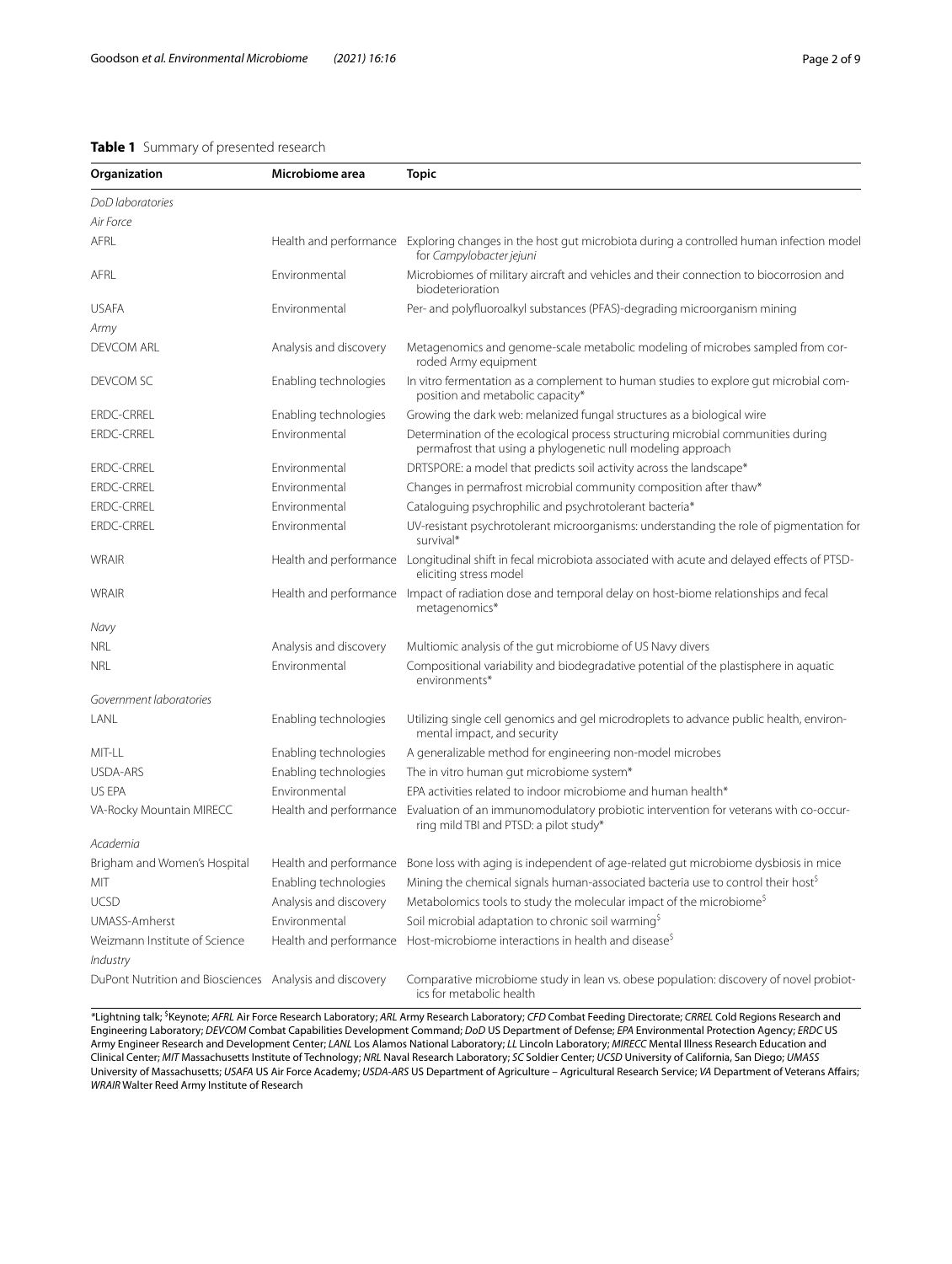This report details those activities in an effort to foster potential collaboration across scientifc communities. The meeting was also recorded and can be viewed here: [www.ues.com/tsmc2020](http://www.ues.com/tsmc2020)

#### **Opening remarks**

The Fourth Annual TSMC meeting was originally scheduled to be hosted at the US Army Engineer Research and Development Center – Cold Regions Research and Engineering Laboratory, and so the virtual meeting was opened by their Director, Dr. Joseph Corriveau. Dr Corriveau extolled the virtues of the agenda and emphasized that this meeting aligns with the strategic objectives of the DoD in Biotechnology, especially in providing a forum for stimulating innovative collaborations between the DoD service laboratories. Some of these collaborative eforts were highlighted during the TSMC overview, provided by the TSMC Chair, Mr. Jason Soares (DEVCOM SC), and TSMC Co-Chair, Dr. Michael Goodson (AFRL). As well as the annual meeting, TSMC knowledge products include: meeting reports  $[1-4]$  $[1-4]$  $[1-4]$ , reviews  $[5, 6]$  $[5, 6]$  $[5, 6]$  $[5, 6]$  and topical meetings focusing on specifc areas within Microbiome research. During the overview, Mr. Soares noted the TSMC's position as a team within the Optimizing Warfghter Performance subarea of the DoD Biotechnology Community of Interest (CoI), while also noting that the TSMC's reach spanned all of the subareas within the CoI. The impact of the TSMC on the Biotechnology CoI was echoed by Dr. Rajesh Naik (AFRL), who oriented the meeting to this new construct. CoI's are multi-agency collaborative eforts to defne the direction of research in the DoD. The Biotechnology CoI's vision is to expand and accelerate biotechnology modernization, develop science and technology policy and guidelines, and transition products into the hands of Warfghters through engineering biology, engineering with biology, and developing biotechnology enablers. An essential component of this is to foster cross-service partnerships, exemplifed by this meeting, and to enhance workforce development through education of the existing and future workforce. Taken together, these opening remarks framed the importance of DoD microbiome research within the broad context of developing innovative biotechnologies for maintaining and advancing multiple and diverse national security interests.

#### **Enabling technologies**

The enabling technologies session was initiated by a Keynote presentation from Prof. Christopher Voigt (MIT). Prof. Voigt discussed how his research group mines microbial genomes to fnd pathways and gene clusters that produce chemicals of interest and then expresses them in heterologous hosts. He demonstrated their 'sequence to molecule' pipeline that they use to identify the 14,000 unexplored gene clusters in the human gut microbiome, how they reconstruct them with synthetic control, and then how they express these in *E. coli* to explore what is produced [[7](#page-7-4)]. To date 66 molecules have been found using this method, including 53 novel compounds and many that are difficult to produce chemically. He concluded his presentation by describing methods to program commensal bacteria, including *B. thetaiotaomicron* [[8,](#page-7-5) [9](#page-7-6)].

The three technical talks that followed focused on technological advances that are advancing our understanding and utilization of microbial consortia. Dr. James Comolli (MIT-Lincoln Laboratory) described methods to engineer endogenous microbes in situ by modifying microbes using mobile DNA elements and then applying these to a mixed microbial community. Whereas other have used broad host range mobile elements [\[10](#page-7-7)], Dr. Comolli is characterizing precise mobile elements to target specifc bacteria by utilizing diferent combinations of distinct mobile elements and screening which *Bacteroides* strains take them up through conjugation.

Continuing the theme of utilizing microbial consortia, Mr. Robert Jones (ERDC-CRREL) discussed the conductive properties of melanized fungal biomasses. Mr. Jones described how melanin is produced in the cell membrane, and is then extruded extracellularly between the fungal cell membrane and cell wall to form a sheath around the fungus. It is thought that this has evolved to protect the fungus from radiation damage by scavenging free radicals. However, melanin is also an ion and electron charge carrier potentiating it is a living conductive structure that could connect biology to electric devices.

The final talk in this session focused on technology that aids in the understanding of microbes at the individual level. Dr. Armand Dichosa (Los Alamos National Laboratory) discussed how single cell genomics (SCG) allows the 'unknowns': the novel, recalcitrant, and underrepresented bacteria to be investigated. SCG uses flow cytometry to isolate single cells from any microbial consortium, and employs the rolling circle technique to amplify the genome. Coupling SCG technology with gel microdroplet (GMD) techniques has allowed previously unculturable bacteria to be investigated [\[11,](#page-7-8) [12](#page-8-0)]. Briefy, GMD randomly captures single cells that can be combined to grow in a defned low cell number mixed community. Dr. Dichosa discussed how this co-culturing technique promotes cell growth by providing signals and substrates that would not be generated if cells were present in a monoculture. The ability to culture for weeks to months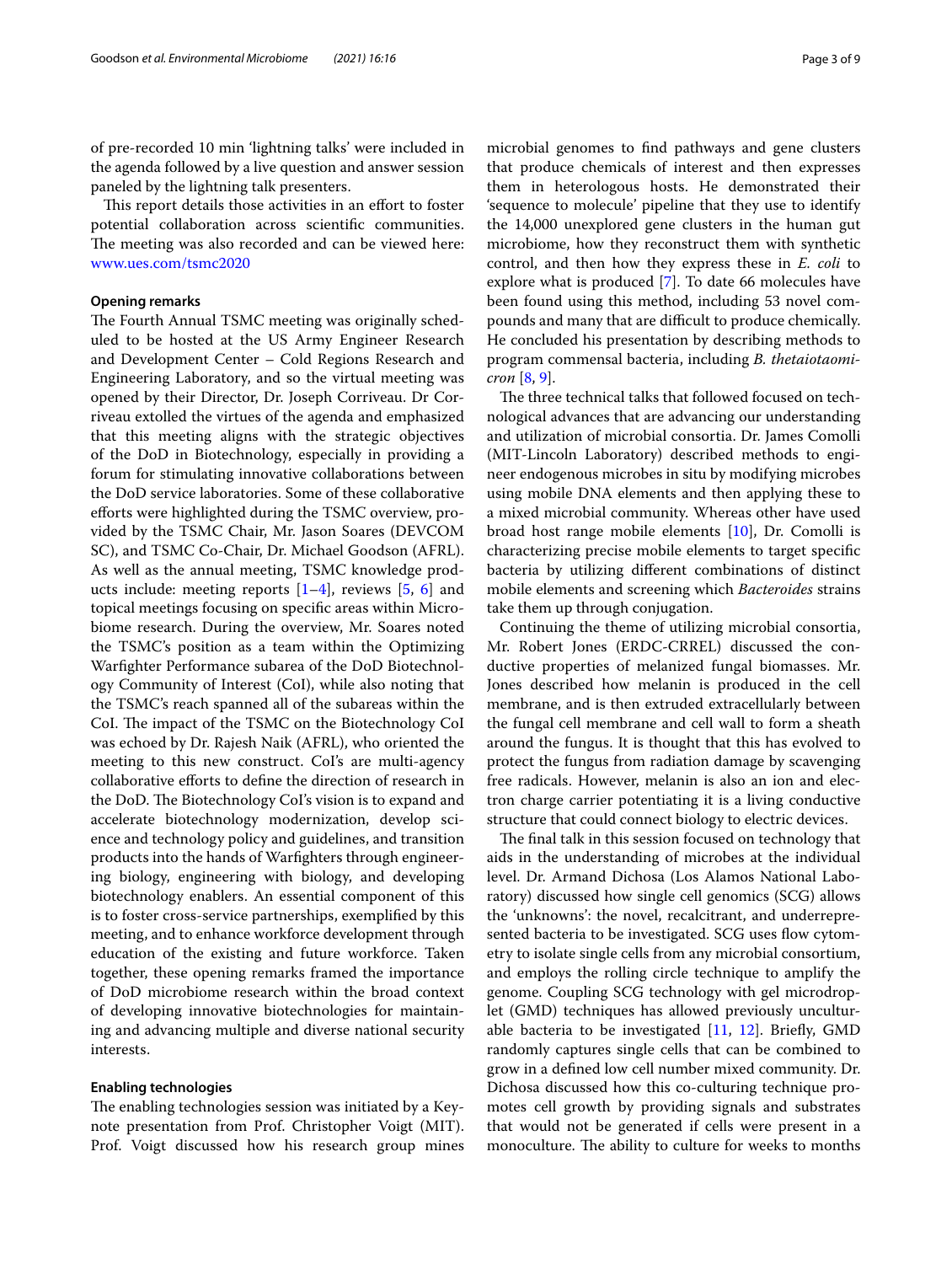also enables slow growing organisms to be cultured. Dr. Dichosa closed by giving examples of where these technologies are being successfully applied, including isolating bacteria from an Antarctic tunicate whose genome contained a biosynthetic pathway for an anti-tumor compound, the ability to downselect organisms from the skin and gut microbiota that can suppress pathogen growth, and the identifcation of denitrifying bacteria capable of degrading aromatic compounds from sludge.

#### **Microbiomes for health and performance**

Prof. Eran Elinav, Weizmann Institute of Science, Israel, was the keynote speaker for the microbiome for health and performance session. Prof. Elinav described the tools used for mechanistic understanding of microbiomes to avoid a 'one-size ft all' microbiome treatment approach. He then highlighted the ways in which his lab is developing microbiome treatments for health. Since diet is the dominant modulator of the gut microbiome, nutrition is a potential avenue to efect health benefts from the gut microbiome. However, there is high variability in the response to dietary changes across populations. To investigate this, Prof. Elinav's research group initiated the 'personalize nutrition project' where subjects were monitored for diet, sleep, glucose levels, gut microbiome composition, blood metabolites, and mood. Using these data, individualized response to certain foods could be predicted, and when personalized diets were prescribed to 200 pre-diabetic individuals, their outcomes were improved compared to comparable diets suggested by current guidelines [[13\]](#page-8-1). Microbiome transplants were then discussed, focusing on vaginal microbiome transplants. Bacterial vaginosis afects a third to a half of all women, and in around 10% of cases it is intractable and recurrent. However, transfer of the vaginal microbiome from a healthy control resulted in a full cure of refractory patients for greater than 3 years [\[14](#page-8-2)]. Refractory bacterial vaginosis microbiomes can be identifed through sequencing, recognizing those patients that would beneft the most from a vaginal microbiome transplant, which is the basis for an on-going multinational study. Post-biotics, microbiome-produced small molecules and metabolites, were discussed next in the context of amyotrophic lateral sclerosis (ALS). ALS is very variable in terms of progression and manifestation, and the gut microbiome has a role in this variability. In mice ALS models, broad spectrum antibiotics that depleted the microbiome made the symptoms more severe. Studies showed that one commensal microbe was inversely correlated with disease progression, i.e., when that microbe was added to the ALS mouse model, the symptoms were reduced. Metabolomic profling of that microbial species indicated that it produced nicotinamide, and when

this small molecule was added to the ALS mouse model, symptoms were reduced. These data correlate with human fecal metabolome studies that showed that ALS patients had reduced nicotinamide levels compared to non-ALS controls that shared the same household, indicating that the gut microbiome can provide key metabolites in human interventions. Finally, the efect of the microbiome on host cells was discussed using an acute liver failure mouse model induced by acetaminophen intoxication. Deep microbiome characterization and single cell transcriptomics identifed 82 genes that were differentially expressed in damaged liver cells compared to healthy liver cells. All of these genes were regulated by the transcription factor MYC, suggesting that MYC is a master regulator of acute liver failure. Microbiome depletion attenuated the acute liver failure, suggesting that factors produced by the microbiome regulates the MYC cascade [[15](#page-8-3)]. Prof. Elinav concluded by reiterating that future treatment of diseases should consider the role of the microbiome.

The technical presentations within the microbiome for health and performance session included three talks that separately explored the dynamic relationships between the gut microbiota and the brain, bone, and gastrointestinal tract. Dr. Allison Hoke (Walter Reed Army Institute of Research) focused on a connection between the brain and gut microbiota by describing changes in fecal microbiota composition in response to a "cage-within-cage resident-intruder" model of psychological stress shown to elicit post-traumatic stress disorder- (PTSD) like traits in mice [\[16\]](#page-8-4). PTSD is a sometimes debilitating disorder that disproportionately afects military veterans, and which has several comorbidities linked to the gut microbiome. Study fndings demonstrated that stress exposure altered fecal microbiota community composition, with the most notable efects being changes in diversity and relative abundance of Actinobacteria and Verrucomicrobia. Those results raised the intriguing question of whether stress-induced changes in the gut microbiome may contribute to the psychological and physiologic comorbidities of PTSD. In the future, confrming a link between the gut microbiome, PTSD and associated comorbidities could facilitate the development of novel gut-microbiome targeted therapeutics.

Dr. Xiaomeng You (Brigham and Women's Hospital) explored relations between age-related gut microbiome dysbiosis and age-related bone loss. She presented results of several studies that used a combination of mouse models including aged mice, germ free and specifc pathogenfree mice, and fecal microbiota transplant experiments. The gut microbiome is known to play a role in bone homeostasis via modulation of immune, growth and bacterial factors that directly and indirectly interact with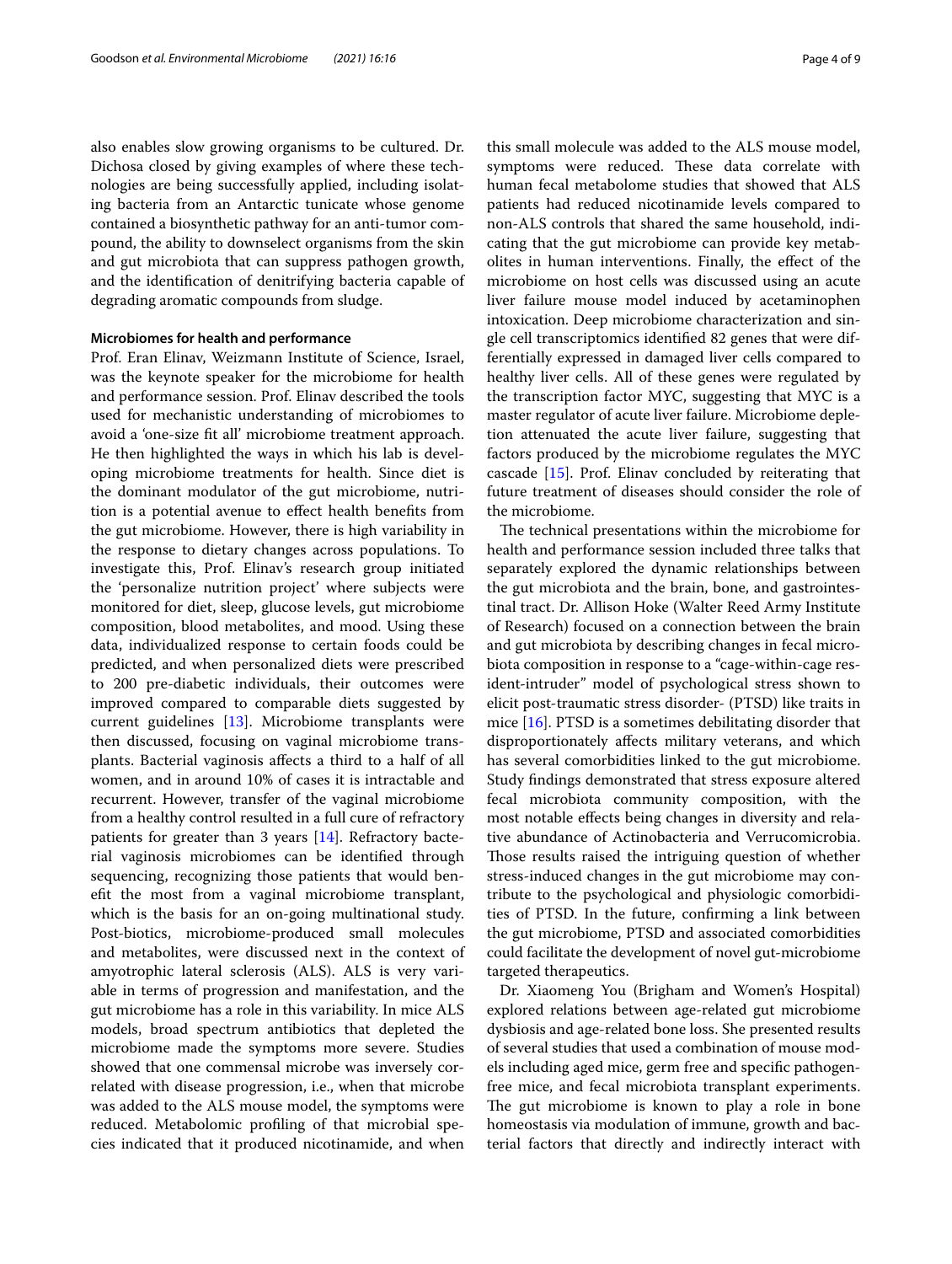pathways regulating bone remodeling [[17\]](#page-8-5). Further, both gut microbiota and bone health are known to decline with age. However, results of the presented experiments did not demonstrate a causal role of dysbiosis in agerelated bone loss. Musculoskeletal injuries, and stress fracture in particular, are common in military populations. While these fndings suggest that the gut microbiome may not play a critical role in age-related bone loss, the established connection between the gut microbiome and bone health does suggest a potential role for the gut microbiome in military relevant bone health outcomes that warrants further exploration.

Travelers' diarrhea is a leading cause of non-battle injury in deployed warfghters and identifying strategies to prevent TD is a top military priority [[18](#page-8-6), [19](#page-8-7)]. *Campylobater jejuni* is one of several TD-causing pathogens, especially in Southeast Asia. Dr. Blake Stamps (Air Force Research Laboratory) presented fndings from a controlled human infection model of *C. jejuni* which explored whether the gut microbiota may explain interindividual variability in susceptibility to and recovery from campylobacteriosis. Results from this preliminary study identifed several commensal taxa that were associated with diarrhea severity, supporting the prospect that certain gut microbiota taxa or communities may confer protection against *C. jejuni* infection and potentially other TD-causing pathogens. The study also demonstrated the utility of mining data from controlled human infection model studies to identify novel taxa or communities that may protect against TD. Those microbes can then be validated in large cohort studies, and possibly facilitate development of novel probiotics for TD prevention.

#### **Environmental microbiome**

The environmental microbiome session included an invited talk and three topical presentations discussing microbial communities found in frozen soils, contaminated soils, and aircraft vehicles. Dr. Kristen DeAngelis (University of Massachusetts-Amherst) discussed the efects of climate change on carbon dynamics, carbon storage, and greenhouse gas emissions in the context of plant–microbe interactions. Dr. DeAngelis uses the Harvard Forest, a deciduous forest in Massachusetts, to study the short-term and long-term efects of warming on carbon cycling in temperate forest soils [[20\]](#page-8-8). Soil organic matter was not only reduced in the soil after 20 years of warming, but its composition had changed [[20\]](#page-8-8) with phases of soil carbon loss alternating with phases of no detectable loss of soil carbon [\[21](#page-8-9)]. In fact, soil microbial community structure adapted to changes in the composition of soil organic matter, particularly the increase in lignin  $[22]$  $[22]$  and a deeper investigation of the microflora using high throughput sequencing technologies show that the long-term soil warming is resulting in a diferent niche space for bacteria and fungi  $[23]$  $[23]$  $[23]$ . This work highlights the importance of studying long-term trends in climate change and its efect on nutrient cycling mediated by soil microorganisms.

Ms. Stacey Doherty (ERDC-CRREL) expanded on this topic to the efects of climate change on frozen terrain through investigation of ecological processes structuring microbial communities during permafrost thaw in Abisko, Sweden [[24\]](#page-8-12). Permafrost is ground that has been frozen for at least two consecutive years and is a reservoir for carbon. A signifcant research gap is understanding how microorganisms will assemble to mediate this carbon once the permafrost thaws. The study used phylogenetic null modeling to determine microbial community assembly during permafrost thaw. A major fnding was that stochastic (i.e. random) assembly was the predominant ecological process immediately following thaw. Then, deterministic (i.e. environmentally influenced) assembly became the main ecological process. The combinations of microorganisms assembling post-thaw will infuence nutrient cycling and available metabolites for higher-order organisms [[25](#page-8-13)].

Emerging contaminants such as per- and polyfuoroalkyl substances (PFAS) and polyfuorooctanoic acid (PFOA) pose signifcant risks to human health because they are both toxic and recalcitrant in the environment. Cadet Jackson Harris (US Air Force Academy) discussed techniques to isolate microorganisms capable of degrading these emerging contaminants through a laboratory incubation study where PFAS and PFOA were added over a six-week period. After observing a shift in the microbial communities due to the addition of the contaminants, bacteria and fungi capable of degrading PFAS were isolated to determine the classes of microorganisms and enzymes to optimize PFAS degradation at contaminated military sites. Cadet Harris, a member of the United States Air Force Academy's International Genetically Engineered Machine team, helped to develop a technology to use a genetically engineered *Rhodococcus jostii* strain RHA1 to detect PFAS in laboratory media as a proof-of concept [\[26](#page-8-14)]. A novel detection technology will improve the ability to detect recalcitrant emerging contaminants in the environment.

Environmental microorganisms can be detrimental to military equipment by corroding and deteriorating the coatings on aircraft and vehicles because they harbor hydrolase enzymes capable of degrading polymer coatings [\[27](#page-8-15)]. For instance, *Papiliotrema laurentii* is a fungus that is capable of degrading a polyurethane coating [\[28](#page-8-16)]. Dr. Vanessa Varaljay (Air Force Research Laboratory) discussed bacteria and fungi present on the surfaces of the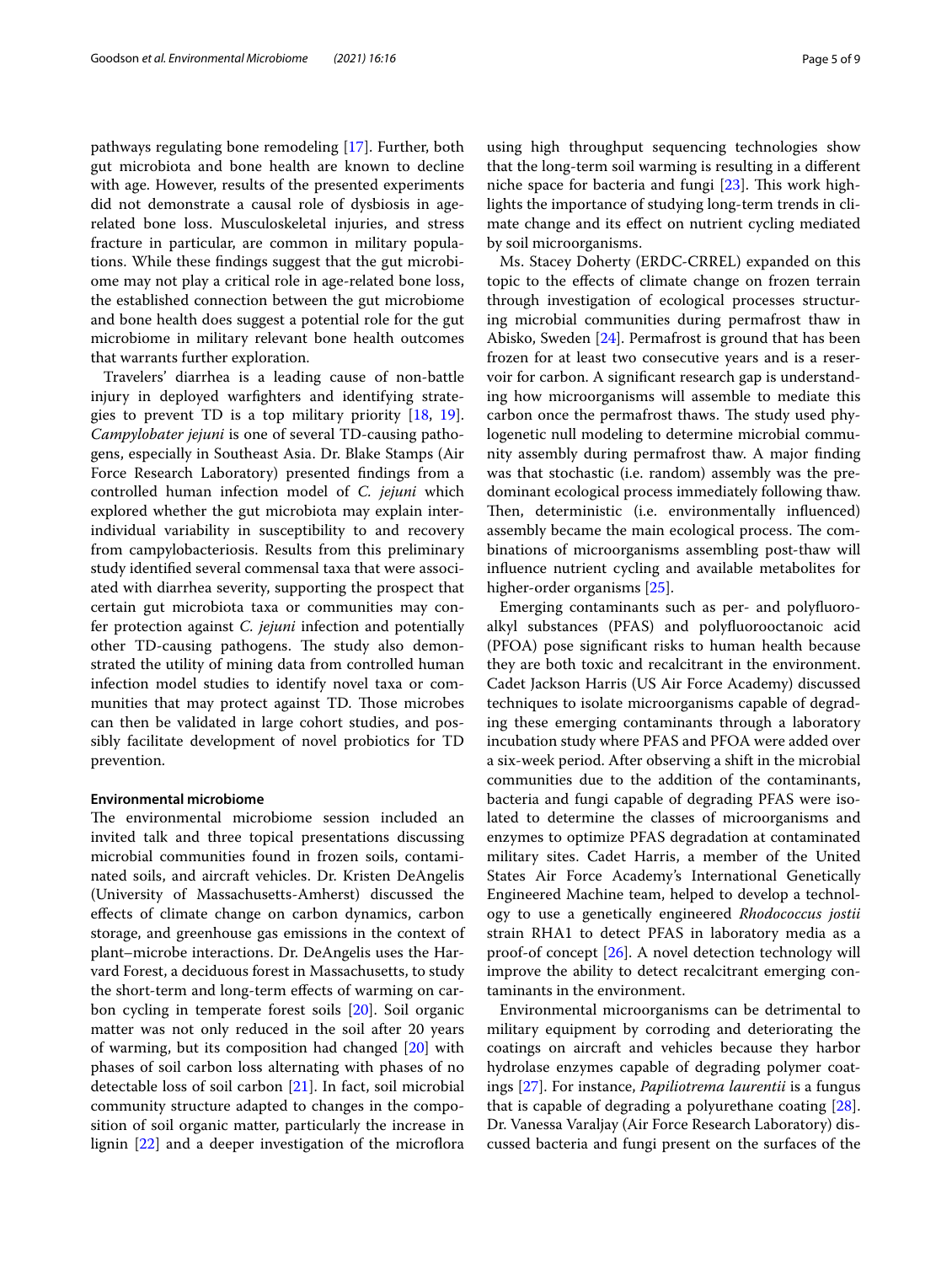aircraft and trucks using metagenomics and metatranscriptomics approaches. Results from this study identifed hundreds of putative hydrolase enzymes which are known to contribute to polyurethane polymer degradation. The information can be used to bioprospect for enzymes involved in bioremediation and to better understand biodegradation potential of microbial communities that are present on the polyurethane polymer surfaces.

## **Microbiome analysis and discovery**

Critical to microbiome research are the advancements in instrumentation, techniques, and analysis that enable visualization of microscopic organisms. An invited talk and three topical presentations discussed cutting-edge metagenomics and proteomics techniques used in environmental and human microbiome analysis and discovery. Prof. Pieter Dorrestein (University of California San Diego) opened the session by discussing the development of mass spectrometry approaches for microbiome data analysis of complex biological systems, which includes a discovery workflow [\[29](#page-8-17)]. Prof. Dorrestein has developed mass spectrometry approaches to estimate the false discovery rate for untargeted mass spectrometry [\[30](#page-8-18)] and computational tools linking genomics to spectra to mine for natural microbial products  $[31]$  $[31]$ . These tools allow mass spectrometry spectra to be 'searched' much like nucleotide and protein sequences are matched to a common database [[32\]](#page-8-20). Using these tools, untargeted LCMS can be used to determine how the microbiome impacts the chemistry of the host. For example, diferences in metabolites from conventionally-raised and germ-free mice fed the same diet were observed along the GI tract, and in diferent and distant organs, such as the brain. In a mouse study, Prof. Dorrestein described how repeated sleep disruption lead to vigilance and alertness deficits associated with a persistent shift in the fecal microbiome and metabolome [[33\]](#page-8-21), that could be rescued with dietary prebiotics [[34](#page-8-22)]. He and his team developed a web-based portal called the Global Natural Products Social Molecular Networking [[35](#page-8-23)] to share mass spectrometry data. Using these tools even individual diets can be assessed and predicted. More recently, these tools have been applied to research on natural products in the human gut [[36\]](#page-8-24) and microbial evolution to use organofluorine compounds [[37](#page-8-25)].

Dr. Matthew Perisin, US Army Combat Capabilities Development Command—Army Research Laboratory, discussed challenges associated with microbial corrosion on Army equipment, which results in \$20 billion dollars of damage each year. Microorganisms, regulated by nutrient access levels [\[38](#page-8-26)], colonize equipment surfaces, including metal, form bioflms, and cause general corrosion or pitting [[39\]](#page-8-27). In studying the microbiome and using advanced techniques to analyze the microbiome, Dr. Perisin sought to establish controls to prevent corrosion by frst sampling Army equipment and combining molecular analysis of the sample with culturing techniques. The focus of the remainder of the session was on the human microbiome, recognizing the need to understand the impact of the microbiome on human health and wellness to develop novel strategies to improve human performance.

Dr. Sophie Colston, US Naval Research Laboratory, investigated the impact of diving on the gut microbiome of US Navy divers in an efort to improve warfghter performance during complex missions. Ongoing projects are determining the efect of hypo- and hyperbaric conditions on the gut microbiome by investigating fecal microbiome diversity and metabolomics.

Dr. Ritesh Kumar (DuPont Nutrition and Biosciences), discussed eforts to characterize over 5,000 strains of bacteria from lean individuals to discover new probiotics to combat obesity. Using a mouse model, Dr. Kumar determined that the addition of four bacterial species improved insulin, glucose, and leptin levels. These studies highlight how advancement in microbiome analysis in discovery improves our ability to understand the role of the microbiome in human and environmental health.

# **Lightning talks**

# *Session #1*

In this session, the themes centered on unique microbial properties including cold and soil adaptations and plastics degradation potential. The first talk from Dr. Robyn Barbato (ERDC-CRREL) focused on a new environmental intelligence platform called DRTSPORE, which predicts soil respiration activity across landscapes with respect to moisture and temperature. DRTSPORE was modeled on heterogeneous soil types, preliminarily tested on landscapes near CRREL with promising results, and will soon be validated and applied to arctic environments. Alison Thurston (ERDC-CRREL) presented on microbial changes based on 16S rRNA sequencing in Alaskan permafrost samples before and after thawing in the laboratory. Microbial communities were diferentiated by sample site before thawing but interestingly microbial communities were not as distinctly clustered by sample site after thawing. Whether or not thawing is the driver in these results is next being explored. Flora Cullen (ERDC-CRREL) described a unique and novel psychrophile (growth  $<$  20  $^{\circ}$ C) and psychrotroph (growth <10  $°C$  and >20  $°C$ ) library of organisms collected from Toolik Lake, Permafrost Tunnel, and Greenland. So far, 68 organisms have been preserved and two of which showed growth at −5 °C. Several organisms from the library produced pigments which can potentially be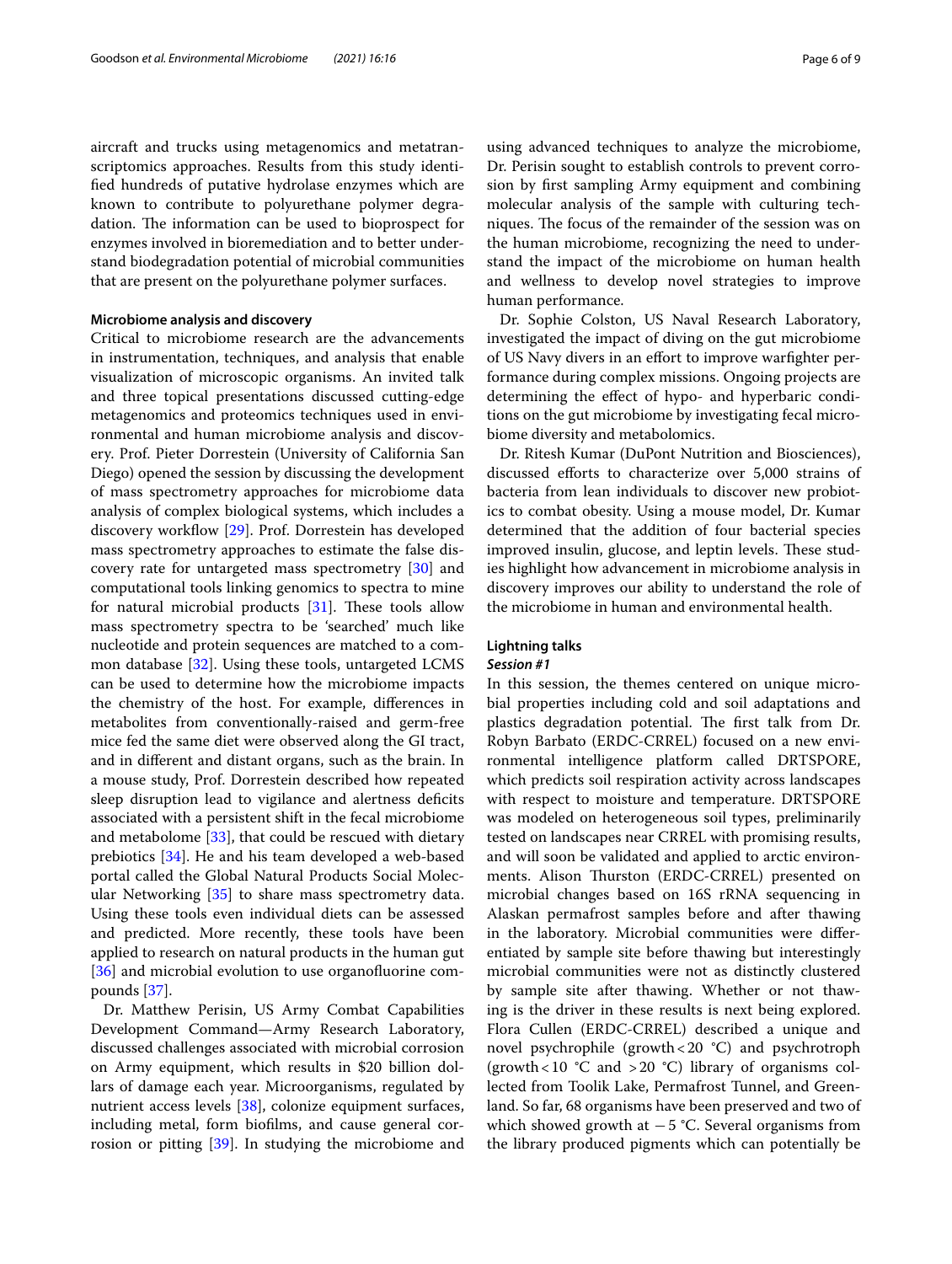leveraged for coating materials for protection against extreme UV-irradiation as presented by Elizabeth Corriveau (ERDC-CRREL). Several of their genomes were sequenced using the Oxford Nanopore Technologies MinION and genes involved in pigmentation, such as in carotenoid production, were identifed. Dr. Angelina Angelova (Naval Research Laboratory) showed with metagenomics sequencing from marine environments that similar microbial bioflm communities reside on different plastics regardless of their chemistry or composition. While genetic composition and metabolic potential were not signifcantly diferent between plastic types, many plastic-degrading enzymes were identifed such as hydrolases and monooxygenases, demonstrating that these communities likely have general plastic-degrading potential.

#### *Session #2*

Lightning Talk Session #2 focused on a variety of studies that relate to the efects of dietary and environmental inputs on the activity and outcome of the human microbiome. Dr. Lisa Brenner (Rocky Mountain MIRECC) who has interests in understanding the mechanisms underlying posttraumatic stress disorder (PTSD) and mild traumatic brain injury (mTBI), has tested the hypothesis that these conditions are in part the result of chronic infammatory disorders caused by reduced exposure to the microbial environment. When individuals afflicted with persistent PTSD and mTBI were administered a probiotic (*Lactobacillus reuteri*), signifcant decreases in C-reactive protein were observed versus controls as well as improvements in stress response during the challenging Trier Social Stress Test. As radiation exposure also elevates the infammatory response and is thought to similarly modulate the composition and activity of the gut microbiome, Dr. Nabarun Chakraborty (Walter Reed Army Institute of Research) demonstrated that the microbiome composition of mice exposed to radiation was marked by an increase in alpha-diversity, an increase in the ratio of Firmicutes to Bacteroidates, and a beta-diversity refecting a reduction in evenness over time. Also, PCA analysis of metabolomic panels show a time-dependent variation post-exposure to radiation. Toward a better understanding of the microbial ecology in the gut, Dr. Karley Mahalak (USDA – Agricultural Research Service) presented her group's engineered in vitro reactor systems. This reactor is designed to mimic and control the conditions known to be present in the gut and provide a platform for comparative microbiome studies where input conditions, such as changes in diet and the introduction of antimicrobials, are varied. USDA is collaborating with the Army's DEVCOM SC toward understanding the efects of nutritional supplements such polyphenols and dietary fbers on gut microbial activity toward the development of food supplement bars that can enhance gut and cognitive health for the Warfghter. In a separate study from the Army DEVCOM SC utilizing in vitro fermentation, Dr. Ida Pantoja-Feliciano (CCDC-SC) examined the efects of a sudden change from a habitual diet (HAB) to 21 days of a diet consisting of Meal, Ready-to-Eat (MRE) U.S. military combat ration on the population and functional dynamics of the human gut microbiome. With resistant starch as a fermenter substrate, there was no discernable impact on community dynamics when comparing fermentation seeded with fecal samples from MRE vs HAB diets; however, there was a slight increase in microbial species associated with short chain fatty acid production and glycoside hydrolase activity when the fermenter contained fecal samples from an MRE diet (vs HAB diet). Dr. Jordan Zambrana (EPA – Indoor Environments Division) discussed his Agency's strategies for improving indoor air quality (IAQ) to protect human health with an appreciation for how the link between indoor air chemistry and the indoor microbiome afects IAQ. Given this link between the chemistry and microbiology, discussion focused on outstanding scientifc questions of interests to the EPA related to an understanding of indoor microbial ecologies, the nutrients available to sustain the indoor microbiome and a better understanding of how environmental chemicals in turn afect human physiology including the human microbiome.

#### **Conclusions**

The 4th Annual TSMC Symposium highlighted that microbiome research is supported by a vibrant and diverse DoD research community and, more importantly, DoD leadership. The research presented described utilizing microbiomes to improve warfghter health and performance, maintaining warfghter systems and materiel, and monitoring and predicting environmental conditions and resiliency to perturbation. Research areas spanned from fundamental characterization to actionable predictive outcomes and interventions. Pivoting away from a 'one size fts all' approach was a recurrent theme, and modulation of microbiomes using natural and engineered systems was a clear research direction. What was also clear was that microbiome research requires multidisciplinary teams so that resources, expertise, and data could be leveraged and shared to maximize the benefcial efects of the microbiomes that were discussed. To that end, discussions around how data could be shared and leveraged between studies came to the fore. These focused on how large data sets could be shared and how existing computational resources could be accessed. Concomitant with this notion were discussions on how to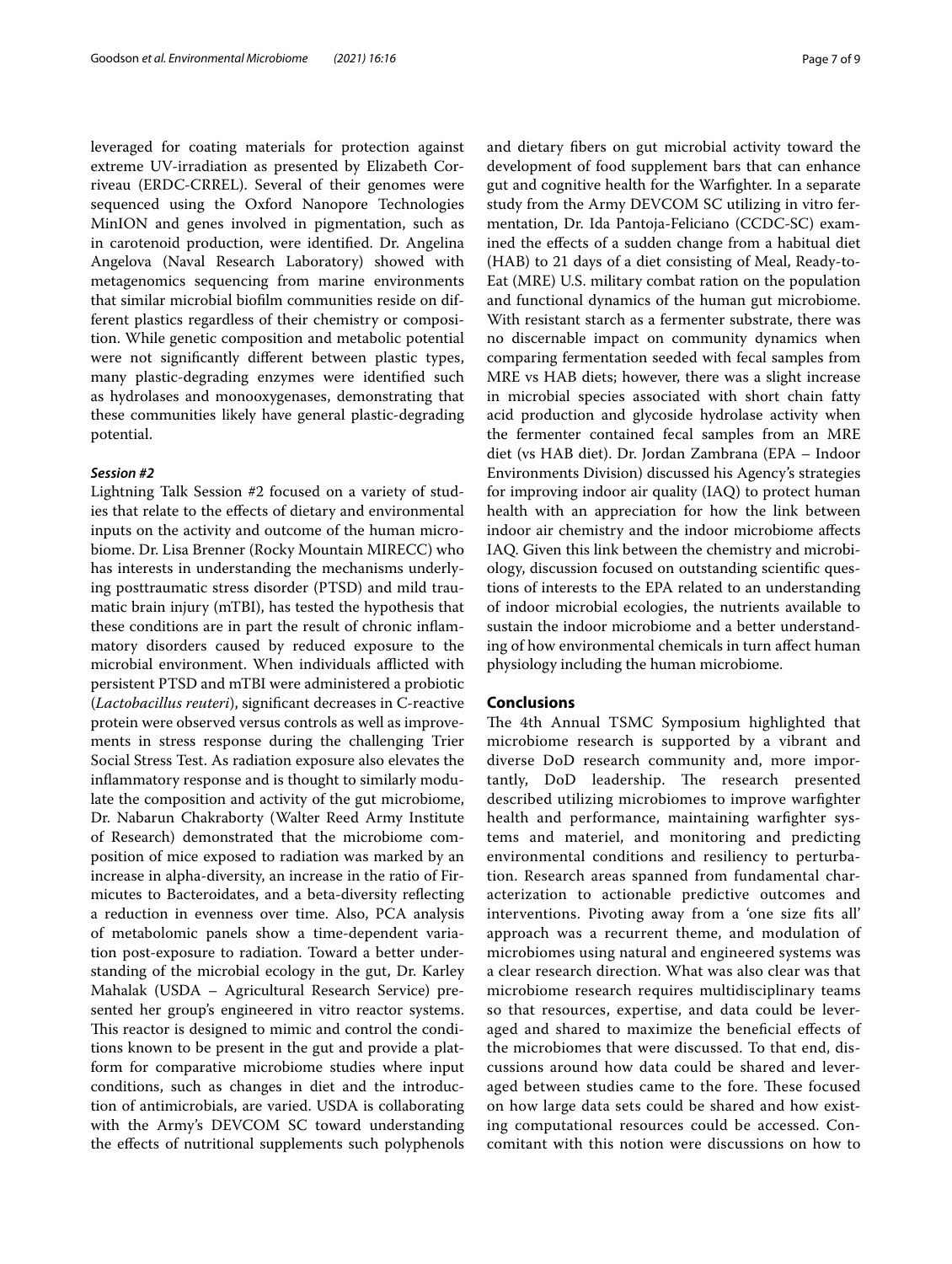standardize studies to facilitate between study comparisons. It was acknowledged that the standards may change as the feld develops, and that these standards may be context dependent (i.e., the standards may be diferent for therapeutic outcomes vs. monitoring outcomes) but it was agreed that a general framework to follow for all DoD microbiome research data collection and analysis would be beneficial. These points were emphasized as a key part of the DoD Biotechnology Modernization pillar. Finally, gaps in DoD microbiome research were discussed focusing in on human microbiomes other than the gut. While DoD funds some research into non-human gut microbiomes (such as otic, skin, nasal, and lung), it is not a DoD service laboratory focus currently. The meeting highlighted that, as in microbiomes themselves, 'it takes a village', and that sharing capabilities and expertise, and, perhaps most importantly, continually communicating the latest advances to avoid redundancy and maximize resources will remain critical to realizing the full impact of microbiome-based solutions to advance DoD interests.

#### **Abbreviations**

AFRL: Air Force Research Laboratory; ARL: Army Research Laboratory; DEV-COM: Combat Capabilities Development Command; CFD: Combat Feeding Directorate; CRREL: Cold Regions Research and Engineering Laboratory; DoD: US Department of Defense; EPA: Environmental Protection Agency; ERDC: US Army Engineer Research and Development Center; LANL: Los Alamos National Laboratory; LL: Lincoln Laboratory; MIRECC: Mental Illness Research Education and Clinical Center; MIT: Massachusetts Institute of Technology; NRL: Naval Research Laboratory; SC: Soldier Center; TSMC: Tri-Service Microbiome Consortium; UCSD: University of California, San Diego; UMASS: University of Massachusetts; USAFA: US Air Force Academy; USDA-ARS: US Department of Agriculture – Agricultural Research Service; VA: Department of Veterans Afairs; WRAIR: Walter Reed Army Institute of Research.

#### **Acknowledgements**

The authors sincerely thank Dr. Stephaney Shanks, Ms. Lorrie Strausbaugh, Ms. Christy Carson, and Ms. Cassidy Wright of UES, Inc. for their invaluable contributions towards planning and executing the 2020 TSMC symposium.

#### **Authors' contributions**

All authors contributed to writing and revising the manuscript, and all approved the fnal version.

#### **Funding**

The Fourth Annual Tri-Service Microbiome Consortium Symposium was supported by the Office of Naval Research.

#### **Availability of data and materials**

Not applicable.

## **Declarations**

**Ethics approval and consent to participate** Not applicable.

#### **Consent for publication**

Not applicable.

**Competing interests** Not applicable.

#### **Disclaimer**

All opinions or assertions contained herein are the private views of the authors and are not to be construed as official or reflecting the views of the Army, Navy, Air Force, or the Department of Defense. Any citations of commercial organizations and trade names in this report do not constitute an official Army, Navy, Air Force, or Department of the Defense endorsement or approval of the products or services of these organizations. Approved for public release; distribution is unlimited.

#### **Author details**

<sup>1</sup>711th Human Performance Wing, Air Force Research Laboratory, Wright-Patterson AFB, Dayton, OH, USA. <sup>2</sup> United States Army Engineer Research and Development Center – Cold Regions Research and Engineering Laboratory, Hanover, NH, USA.<sup>3</sup> Military Nutrition Division, United States Army Research Institute of Environmental Medicine, Natick, MA, USA. <sup>4</sup>United States Army Engineer Research and Development Center, Vicksburg, MS, USA.<sup>5</sup> Materials and Manufacturing Directorate, Air Force Research Laboratory, Wright-Patterson AFB, Dayton, OH, USA. <sup>6</sup> Physical Sciences Directorate, United States Army Research Laboratory - United States Army Research Office, Research Triangle Park, Durham, NC, USA. <sup>7</sup>Soldier Effectiveness Directorate, United States Army Combat Capabilities Development Command Soldier Center, Natick, MA, USA.

#### Received: 21 May 2021 Accepted: 3 August 2021 Published online: 21 August 2021

#### **References**

- <span id="page-7-0"></span>Glaven S, Racicot K, Leary DH, Karl JP, Arcidiacono S, Dancy BCR, Chrisey LA, Soares JW. The current and tuture state of Department of Defense (DoD) microbiome research: a summary of the inaugural DoD Tri-Service Microbiome Consortium informational meeting. mSystems. 2018;3:e00086-18.
- 2. Arcidiacono S, Soares JW, Karl JP, Chrisey L, Dancy BCR, Goodson MS, Gregory F, Hammamieh R, Kelley-Loughnane N, Kokoska R, Riddle M, Whitaker K, Racicot K. The current and future direction of DoD gut microbiome research: a summary of the frst DoD gut microbiome informational meeting. Stand Genomic Sci. 2018;13:5.
- 3. Hammamieh R, Racicot K, Dancy BCR, Hentchel K, Gautam A, Mauzy C, Leary D. Department of Defense microbiome research: a summary of the second annual DoD Tri-Service Microbiome Consortium informational meeting. Defense Technical Information Library; 2020.
- <span id="page-7-1"></span>4. Karl JP, Barbato RA, Doherty LA, Gautam A, Glaven SM, Kokoska RJ, Leary D, Mickol RL, Perisin MA, Hoisington AJ, Van Opstal EJ, Varaljay V, Kelley-Loughnane N, Mauzy CA, Goodson MS, Soares JW. Meeting report of the third annual Tri-Service Microbiome Consortium symposium. Environ Microbiome. 2020;15:12.
- <span id="page-7-2"></span>5. Agans RT, Giles GE, Goodson MS, Karl JP, Leyh S, Mumy KL, Racicot K, Soares JS, on behalf of the Tri-Service Microbiome Consortium. Evaluation of probiotics for warfghter health and performance. Front Nutr. 2020;7:70.
- <span id="page-7-3"></span>6. Karl JP. Gut microbiota-targeted interventions for reducing the incidence, duration, and severity of respiratory tract infections in healthy nonelderly adults. Mil Med. 2021;186:e310–8.
- <span id="page-7-4"></span>7. Smanski MJ, Zhou H, Claesen J, Shen B, Fischbach MA, Voigt CA. Synthetic biology to access and expand nature's chemical diversity. Nat Rev Microbiol. 2016;14:135–49.
- <span id="page-7-5"></span>8. Mimee M, Tucker AC, Voigt CA, Lu TK. Programming a human commensal bacterium, *Bacteroides thetaiotaomicron*, to Sense and respond to stimuli in the murine gut microbiota. Cell Syst. 2015;1:62–71.
- <span id="page-7-6"></span>9. Taketani M, Zhang J, Zhang S, Triassi AJ, Huang YJ, Grifth LG, Voigt CA. Genetic circuit design automation for the gut resident species *Bacteroides thetaiotaomicron*. Nat Biotechnol. 2020;38:962–9.
- <span id="page-7-7"></span>10. Ronda C, Chen SP, Cabral V, Yaung SJ, Wang HH. Metagenomic engineering of the mammalian gut microbiome in situ. Nat Methods. 2019;16:167–70.
- <span id="page-7-8"></span>11. Dichosa AE, Daughton AR, Reitenga KG, Fitzsimmons MS, Han CS. Capturing and cultivating single bacterial cells in gel microdroplets to obtain near-complete genomes. Nat Protoc. 2014;9:608–21.